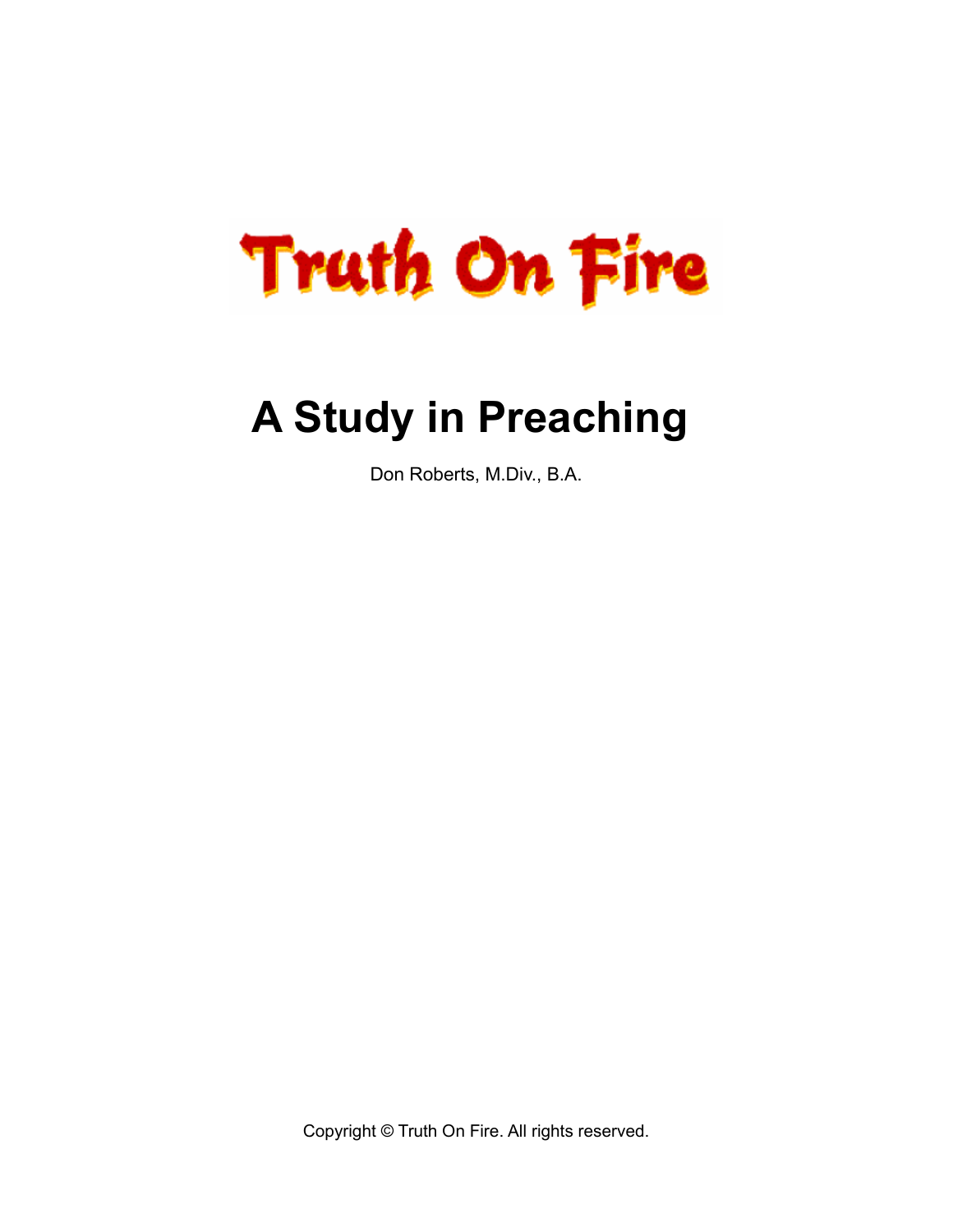#### **Table of Contents**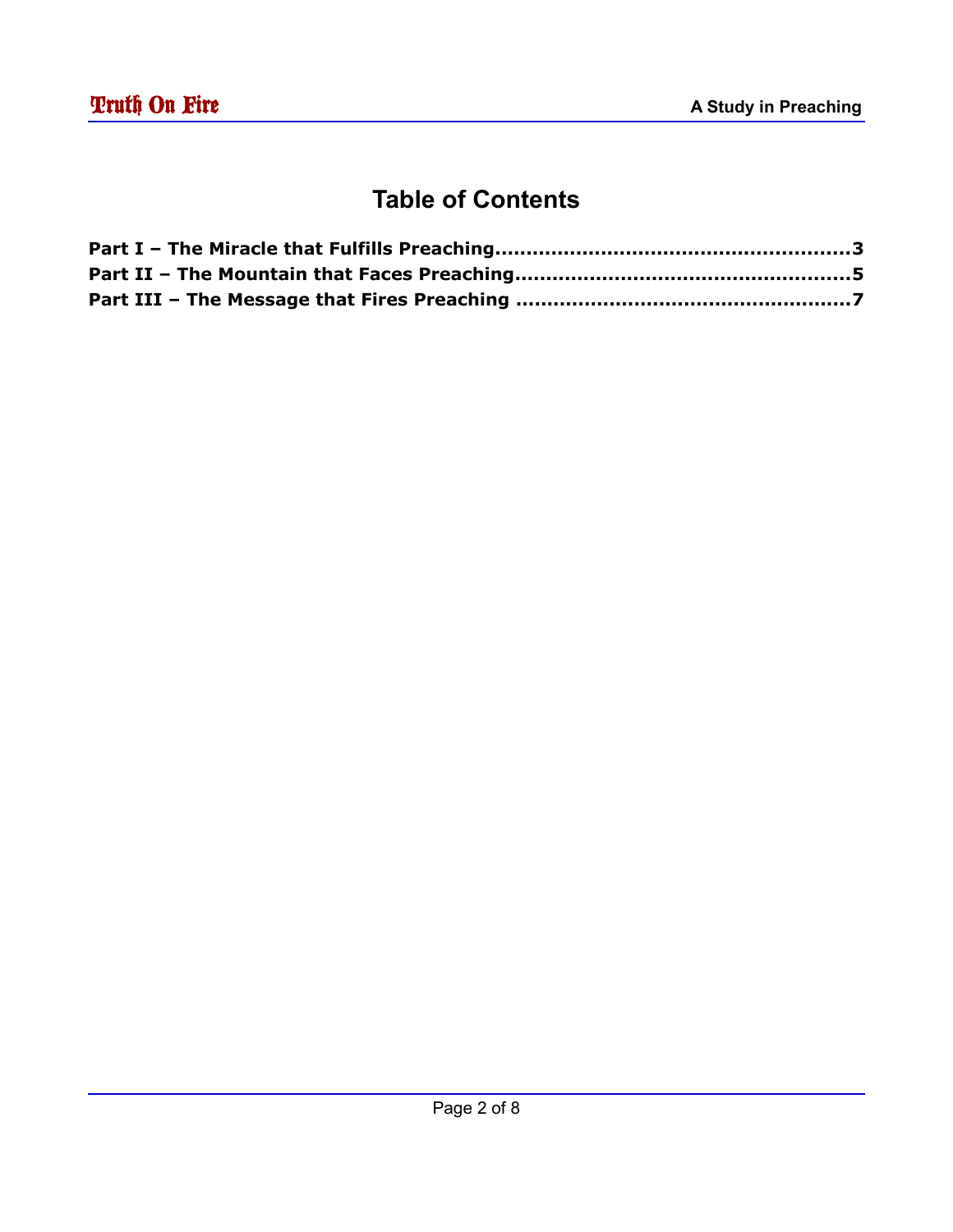### **Part I – The Miracle that Fulfills Preaching**

We recently published a series of articles on the Vital Signs of church ministry, and sought to make the point that the book of Acts, as an inspired historical narrative, provides valuable insight into the specifics of church planting as well as church health in general. Acts also provides a corresponding ability to identify a few of the basic by-products of apostolic preaching as seen in the "so" preaching of Paul and Barnabas at Iconium.

We now pursue a more in-depth study of preaching as we follow our "so" preachers into the regions of Lystra and Derbe, where "*they preached the gospel*" (Acts 14:7). The Greek for "preached the gospel" combines two verbs: the imperfect of **eimi** (to be) and the present middle participle of **euaggelizo** (to announce good news) in nominative case. A slavish translation: "They were ones who were continuously preaching the gospel and acting in their own interest by doing so."

The Greek verb combo teaches us three very important truths. (1) Preaching the gospel is a pattern of life for the gospel preacher. The message delivered at Iconium was the same one preached at Lystra and in every other city on the itinerary. At NO TIME did they modify the message in order to mollify hearers with more 'user-friendly' content. (2) The gospel preacher IS something before he DOES something. What they were was fundamental to what they did. Gospel preachers preach the gospel. It's hard-wired in their spiritual DNA! (3) The preacher who would touch the lives of others must first secure the touch of God upon his own life. And nothing secures the blessing of God upon a preacher like magnifying the Lord Jesus in his vicarious death and glorious resurrection! Thus is the force of the middle voice.

Now, Paul and Barnabas had shaken the dust off of their feet in Antioch of Pisidia against the adversarial Jews, and moved on to the city of Iconium…70 or so miles to the east-southeast. Luke is careful to contrast the envy that filled the Jews (13:45) with the joy and power that filled the evangelists (13:52). The detractors and dangers that emerged at Iconium precipitated a departure to Lystra and Derbe…cities located 30 miles to the southwest and southeast respectively. And there they continued to preach the gospel.

Our study in preaching derives from Acts 14:8-18. From that narrative we can identify at least three of its core characteristics. They are: the miracle that fulfills it, the mountain that faces it, and the message that fires it. In this section, we will consider the first of the three: the miracle that fulfills preaching.

The miracle of which we speak is the phenomenon that takes place when the PREACHED word is first HEARD and then BELIEVED! It is the preached-and-heard word that germinates in the human heart and springs forth as faith! One of the bedrock principles of scripture is that faith comes by hearing, and hearing by the word of God (Romans 10:17).

Most of us are familiar with the exclamation of "Yes!" accompanied by a fist pump. It's what the tennis player does after ripping a forehand cross-court to win a game, set or match. It's what the golfer does after launching a five-iron from 190 yards that carries the front bunker and stops inches from the flag for a tap-in birdie. It might be what the software developer does after pouring over thousands of lines of code to find-fix that illusive syntax error that puts a critical program back online. For the gospel preacher, it's the jubilation and perhaps exultation that he experiences when the spoken word brings a faith response that transforms the life!

There are two miracles disclosed in our text: healing and believing. The latter is by far the greater! It is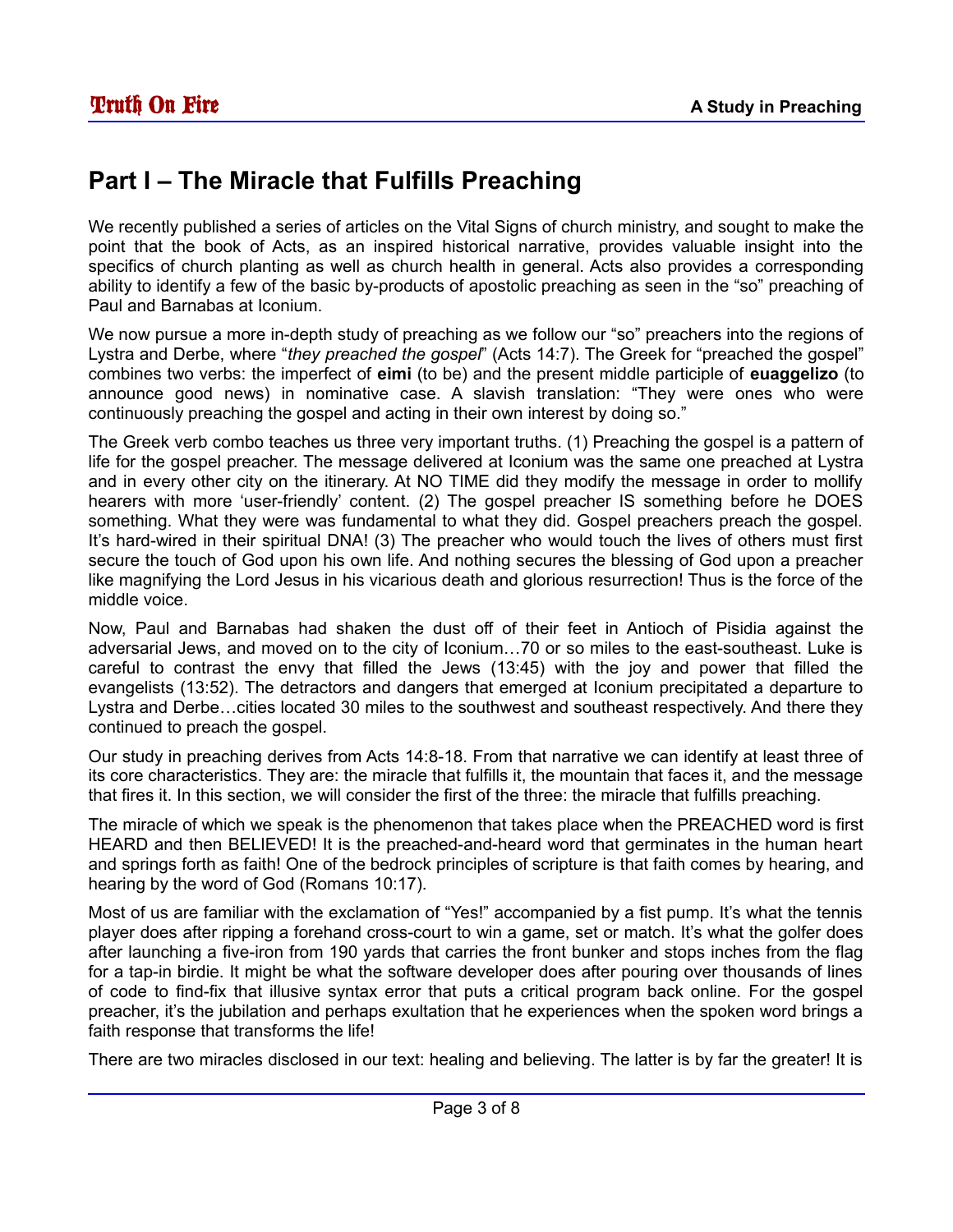a known fact that seeing can often be the enemy of hearing, and our text provides the contrast. The impotent man "*heard Paul speak*" (14:9), but the people "*saw what Paul had done*" (14:11). Hearing resulted in faith for the one whereas seeing led to a vociferous celebration by the many that was rooted in false worship. Many of the Lycaonians were convinced that the gods had come down. But seeing void of hearing led them to connect the healing with the wrong god.

Do you suppose this is still happening today? If it's possible to attribute genuine miracles to a false god, isn't it also possible to assign fictitious miracles to the true God? It seems to me that this kind of "cross-wiring" is one of the potential pitfalls for any "healing" ministry that is heavily dependent upon tele-VISION for its revenue stream. The logic: No miracles to SEE on our end will result in fewer monies sent from the VIEWER end!

Make no mistake! The God of heaven is still in the business of granting genuine healing on earth, and should be given the glory due him for every such intervention. But the fact remains that a lot of alleged healing is attributed to him concerning which he has had no part. Scripture teaches us that there is a Satan-inspired mystery of iniquity already at work. It includes supernatural power manifested in the form of signs and lying wonders, but NEVER leads anyone who SEES them to fall in love with and believe the truth of the gospel (2 Thessalonians 2:7-12). For this reason, I question the auspices of any ministry that clamors over physical healing as evidence of divine power at work. It just might be a satanic counterfeit intended to misdirect VIEWERS to another Jesus, another spirit, or another gospel (2 Corinthians 11:3-4).

The primacy of preaching was captured in these words from Congregationalist preacher Henry Ward Beecher: "God had only one Son...and he made him a preacher!" No preacher worth his salt, who would follow in the steps of his Lord and those of the apostles, should ever be content to preach without apostolic power! One of the core characteristics of NT preaching is the miracle of hearingbelieving that follows in its wake. It's what causes the "Yes!" to erupt in the preacher! It's what fulfills the preaching ministry like nothing else can! In our next section, we will examine the mountain that always faces the gospel preacher and his preaching.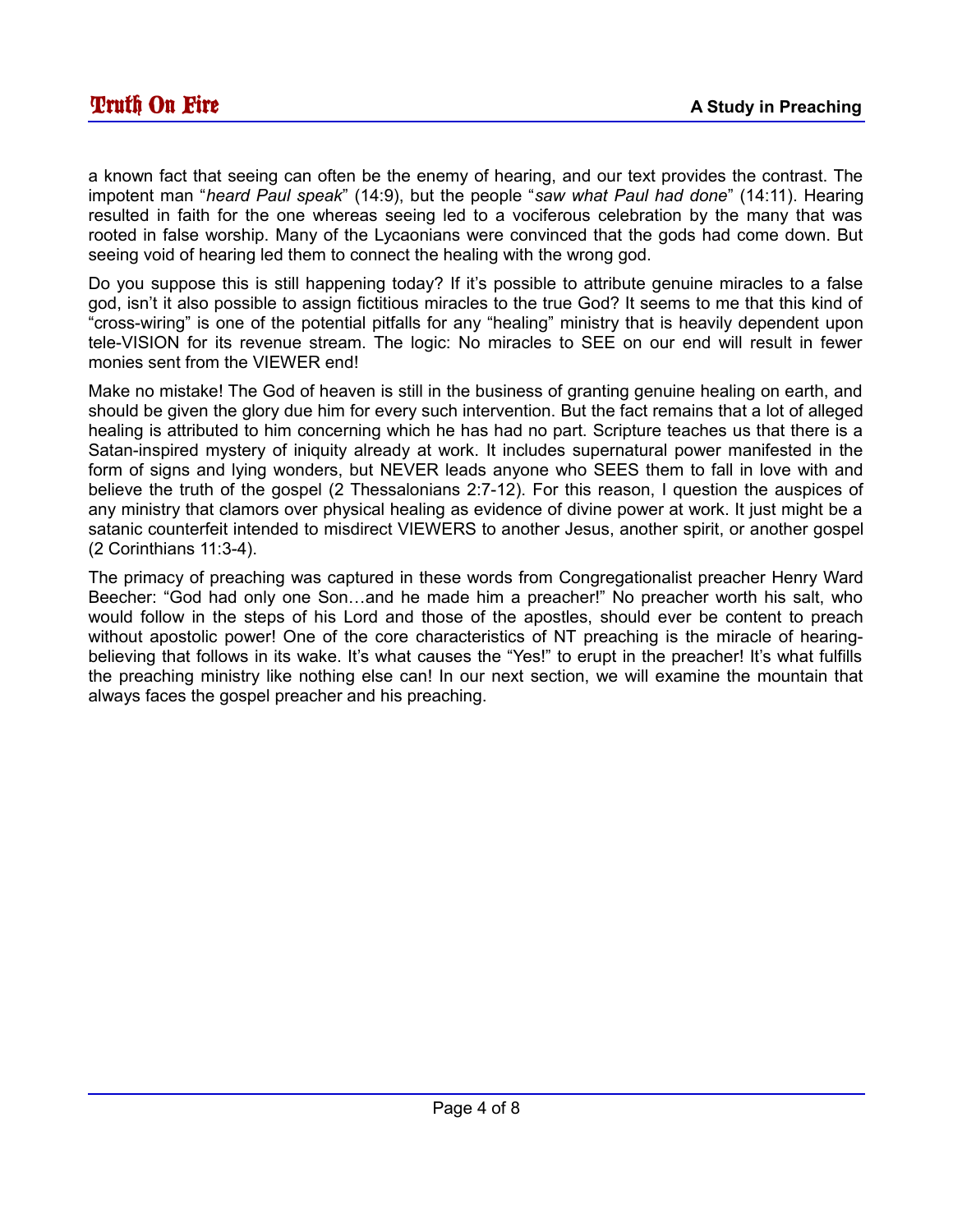### **Part II – The Mountain that Faces Preaching**

We continue to examine the core characteristics of NT preaching as provided for us in the inspired narrative of Acts 14:8-18. We began by looking at the miracle that fulfills preaching. A man crippled from birth (defective feet), who had never walked, heard the apostle Paul preach the gospel of grace. A hearing of the truth led to a believing with the heart. And Paul, having perceived the spiritual transition that was taking place in him, issued a command for the impotent man to "Stand upright!" That which was defective became effective as he leaped and walked immediately. Thanks be unto God for the miracle of faith as a response to the preached Word!

We now shift our attention to the mountain that faces preaching. By "mountain" we refer to the obstacle that must be overcome in order for preaching to bear genuine fruit in the hearts and lives of hearers. It must be scaled and conquered, not gone around. The mountain of which we speak is the false god that has entrenched itself in the human heart. The ultimate challenge in preaching is the dethronement of that false god.

The post-miracle picture painted by Luke is one of genuine religious activity and great excitement. The people were convinced that "the gods" had come down "to us" in the likeness of men (14:11). In their minds, this was nothing less than an up close and personal encounter with deity. To use evangelical vernacular, the people were willing and ready to accept Paul and Barnabas as their personal lords and saviors!

In our study of the miracle that fulfills preaching, we observed that seeing void of hearing can result in assigning a genuine miracle to the wrong god. And now we see that false worship begets a faulty perspective. If you and I had been in that crowd, we might have wondered: "How in the world can these folks entertain a message about the Lord Jesus Christ—the One in whose name the miracle was performed—and then make the two Roman gods Jupiter and Mercury the center of their attention?" Yet the same dichotomy occurs every Lord's Day in America as good men of God, who love the truth and preach it in power, observe the members of their congregations live the other six days of the week as though Christ's lifeless bones were still in that borrowed tomb.

There are two critical observations to be made. The first: Consecration is far more important than communication! I remember Ronald Reagan being called The Great Communicator. But to this day the Marxists who inhabit high places in our government still spit on his grave. This is because Reagan, a master of communication, was never able to alter their philosophical core. And so it is with man at his spiritual core. If there is no dethronement of a false god and the enthronement of the Lord Jesus—the supreme act of consecration—it matters not the extent to which the man of God preaches the stars down with an articulation that angels would envy!

The second is this: Gods are always revealed at the point of sacrifice. The priest of Jupiter, the local religious honcho, had rustled up some oxen and garlands to garner the approval of his gods (14:13). It is not clear whether he owned that stuff or whether he had made an appeal to the people to give a "sacrificial love offering" for the cause. One thing is certain: That for which a man or woman is willing to sacrifice is revelatory regarding that which rules the heart! This would be a good time to reflect upon the last time you sacrificed something (time, money, self-interest, possessions, a relationship) and attach that something to the entity for which you sacrificed it. Can you attach it to the Lord Jesus? If not, why not?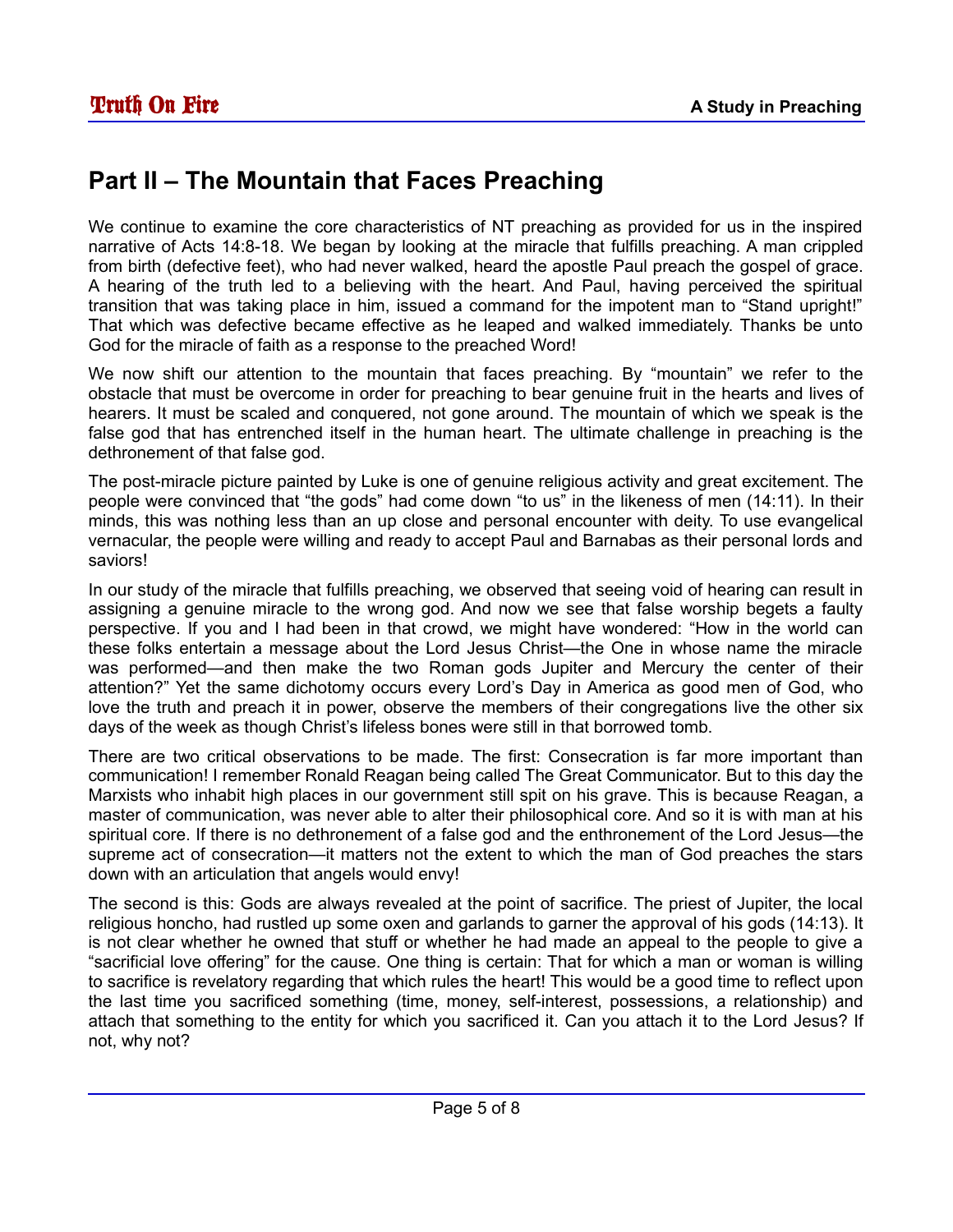I heard Dr. Bob Jones III preach a message in which he stated: "The problem with God's people today is NOT that they don't love Christ. It is that they do not love Christ ONLY!" I believe that statement, which I heard two decades ago, is as applicable today as ever. Most if not all of us have gone through spiritual valleys where we discovered, perhaps in retrospect, that the primary cause for our calamity was a divided affection where, as the Lord Jesus put it, we attempted to love-serve God plus something else (Matthew 6:24). For the child of God, the time-proven recipe for spiritual misery is an approach to life that includes two or more masters!

Now, the key difference between regeneration and revival is this: Regeneration is the dislodging of gods from the hearts of the lost whereas revival has to do with the same dislodging of gods from the hearts of believers. I often wondered in years past why churches that held "Revival Meetings" encouraged folks to bring their lost friends and neighbors. Wouldn't it be more accurate to use the phrase "Regeneration Meetings" to describe such efforts? If you want to reach the lost, bring in the Evangelist. The arduous task of awakening a lukewarm church and scaling its mountains of false gods, however, is reserved for a special breed of spiritual warrior—the Revivalist!

The next time your pastor steps to the pulpit to preach God's truth, think of him as a climber of mountains…for that is exactly what he is. The congregation he is about to address is a collective mountain range consisting of everything from foothills to Mount Everest. Pray earnestly for him as he climbs! Pray that the collapse of those mountains and the consecration of hearts will result from his communication…and pray that it begins with you! In our next article, we will examine the message that fires preaching.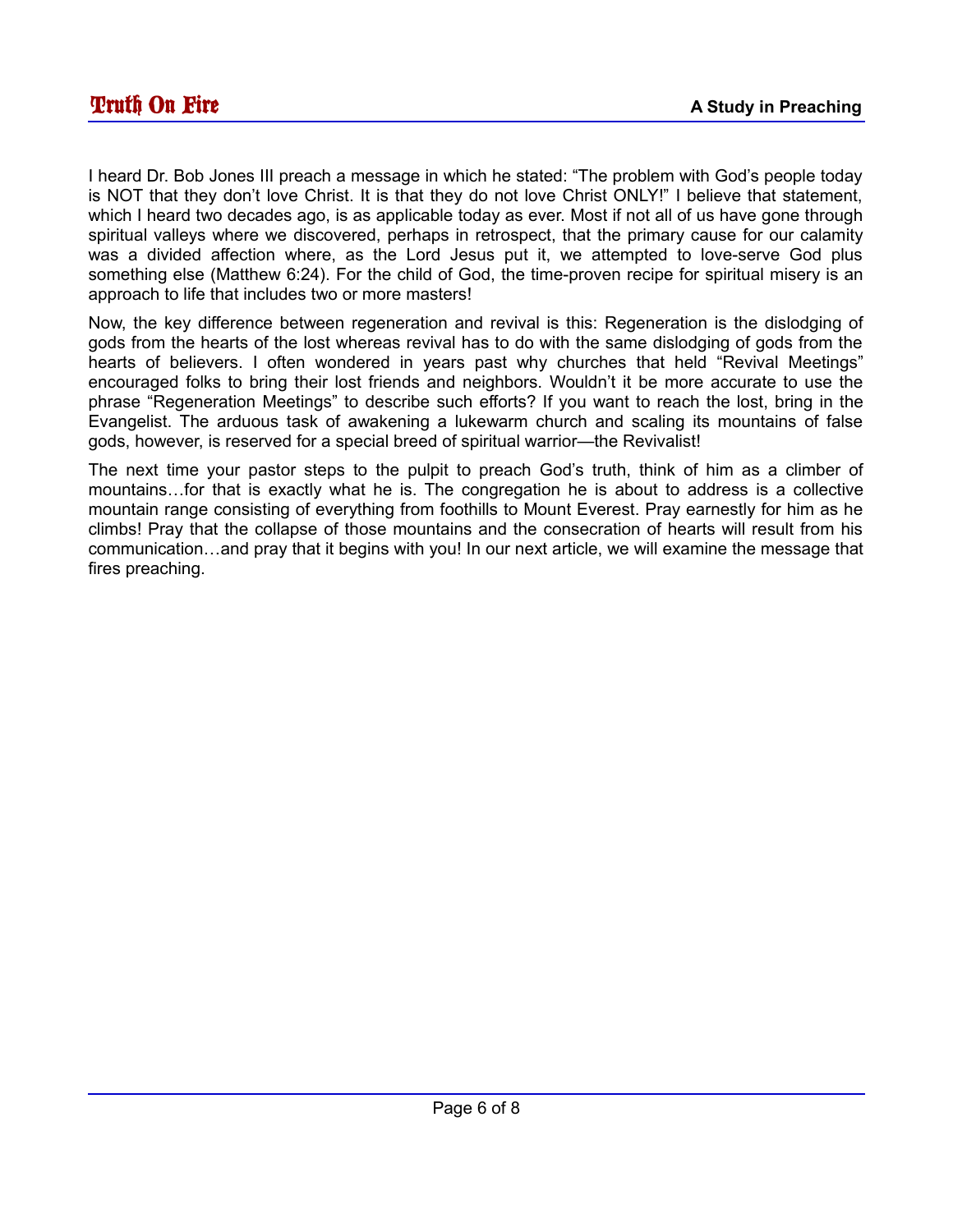### **Part III – The Message that Fires Preaching**

Our study in preaching concludes with the third of three core components found in Acts 14:7-18: the message that fires preaching. The message is equivalent to preaching's bottom line in its appeal to sinners. It's the divine imperative imposed upon lost men that ignites a corresponding flame of urgency in the preacher. Paul summed it up in one four-letter word: "TURN" (14:15).

The Greek is **epistrepho**, a combination of **epi** ('upon') and **strepho** ('to turn'). The familiar phrase "Turn on a dime!" captures the meaning. The act of turning in the gospel sense is inevitably from something ('vanities') to someone ('the living God'). Vanities contrasts the emptiness derived from the false with the fullness that the true God alone can supply. Implicit in living as applied to God is the lifeless existence of those who embrace the false. The lost person who turns to the Lord Jesus from whatever god is occupying the throne of his or her heart has literally everything to gain and nothing to lose!

The late great A. W. Tozer identified the two basic gospel tenets—repent and believe—in terms of the SHIFT and the GIFT. Preaching of apostolic caliber must give equal deference to both. Recently I heard a prominent preacher remark that, as far as his ministry was concerned, he was going to leave the preaching of hellfire and brimstone to others. "There's plenty of that kind of stuff going on out there!" he said. "I'm going to spend my time encouraging and loving people, emphasizing the positive and avoiding the negative!"

Now, if the apostle Paul had been sitting in that television studio, how do you suppose he would have reacted to that mindset? I believe he would have called him on the proverbial carpet and rebuked him for failure to preach the whole counsel of God! When Paul admonished the Lycaonians to turn from their vanities, he was clearly setting forth a SHIFT as coincident with the GIFT! Only God knows how many folks feel as though they have been GIFTED with life eternal although they have never really SHIFTED their allegiance to the Lord Jesus!

Three comments are in order. First, observation breeds reaction. One can sense the visceral urgency of Paul and Barnabas as they saw themselves become the objects of worship and intended recipients of sacrifice. Most of us have heard a story about torrential rains that washed out a section of bridge and the individual who, armed with that awareness, stood in the face of traffic crying "Stop!" in an effort to deter them from plunging into a watery grave. The "Turn!" message that fires preaching deals with consequences far more catastrophic!

Remember Paul at Athens? The scripture says that his spirit was "*stirred*" (stimulated, irritated, provoked) in him when he saw the city wholly given to idolatry (Acts 17:16). It's one thing to master biblical facts and win theological arguments. It's quite another to witness first-hand the debilitating effects of sin upon the human condition and resolve to do something about it! Are you a preacher whose fire has diminished and whose sense of urgency has waned? Why not suspend your administrative role for a season, get into the neighborhood with a New Testament and some gospel tracts, and allow yourself to be stirred afresh by the spiritual decadence that surrounds you?

Secondly, preachers foment trouble with messages, not miracles. Miracles are no threat to mountains. By the miracle, the mountain was revealed. But by the message, the mountain was rebuked! Typically, lost men are not offended by the miraculous. It is the "Turn!" message that poses the real threat to whatever it is other than Jesus that reigns in the heart!